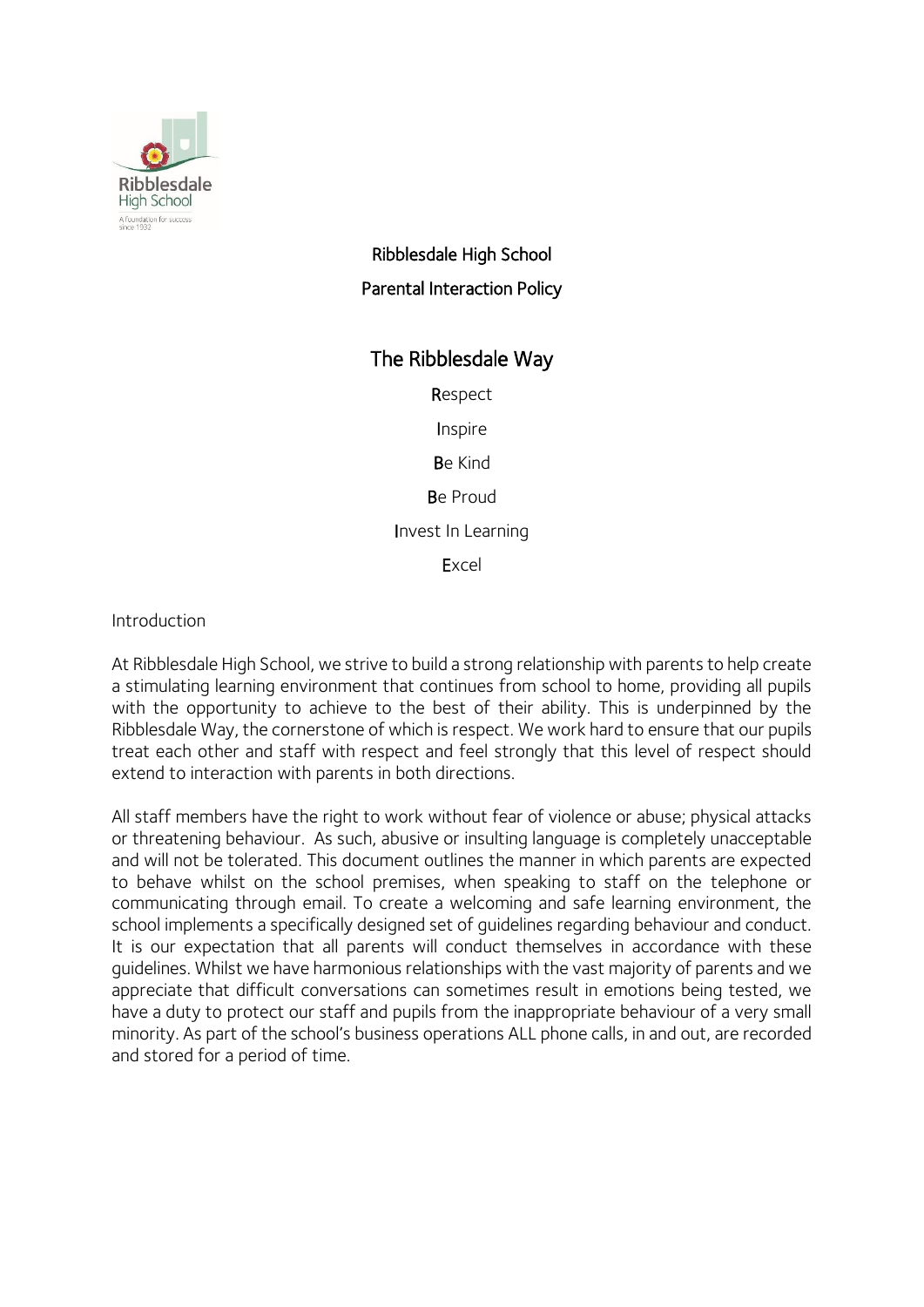## 1. Legal framework

This document operates in conjunction with other school policies (including policy for dealing with persistent or vexatious complaints, Visitors' policy, Acceptable Use policy and Smoke Free policy). It has also given due regard to all relevant legislation.

### Parents can view all relevant policies and procedures on the school website

### 2.a. Expectations

Our school expects parents to:

- Act in accordance with this Parental Interaction Policy at all times.
- Support and reflect 'The Ribblesdale Way' through their behaviour.
- Set a good example to pupils through their behaviour and the way they interact with staff, pupils and other adults.
- Work together with staff for the benefit of their child.
- Treat all governors, staff members, pupils, other parents and any other individuals connected to the school with dignity and respect.
- Work with staff members to resolve any issues of concern and, where appropriate, clarify their child's version of events with the school to bring about a positive solution to any issue.
- Support school by addressing inappropriate behaviour displayed by their child and collaborating with us to support your child in improving that behaviour.
- Organise meetings for a mutually convenient time rather than arriving at school without an appointment.
- Accept that, unless it is an emergency, school staff will not respond to emails and telephone calls immediately. It may be a few days before a teacher is able to respond to specific questions raised.

#### 2.b. Remote Learning and Virtual Meetings

Under certain circumstances during and in the recovery from the Covid-19 pandemic, it may be necessary for pupils to learn from home through 'live' lessons taught via Microsoft Teams. Similarly, it may be necessary or beneficial (due to the pandemic or otherwise) for meetings to be conducted remotely using software platforms such as Microsoft Teams, Zoom, Skype or SchoolCloud (used for online Parents' Evenings). The school respects that in such cases pupils and parents are physically situated within their own home or workplace. However, as the lessons and/or meetings constitute vital elements of the school's core business (this being the provision of education and support for our pupils) we would ask that pupils and parents treat them as such and comply with the expectations we would have for any lesson or meeting taking place on the school site. So that all parties can feel safe and comfortable we would ask that the following expectations are adhered to:

- Parents and pupils access lessons / meetings from an appropriate shared area of the home, e.g. kitchen, dining room or living room, and never from a bedroom.
- That pupils and their parents are appropriately dressed.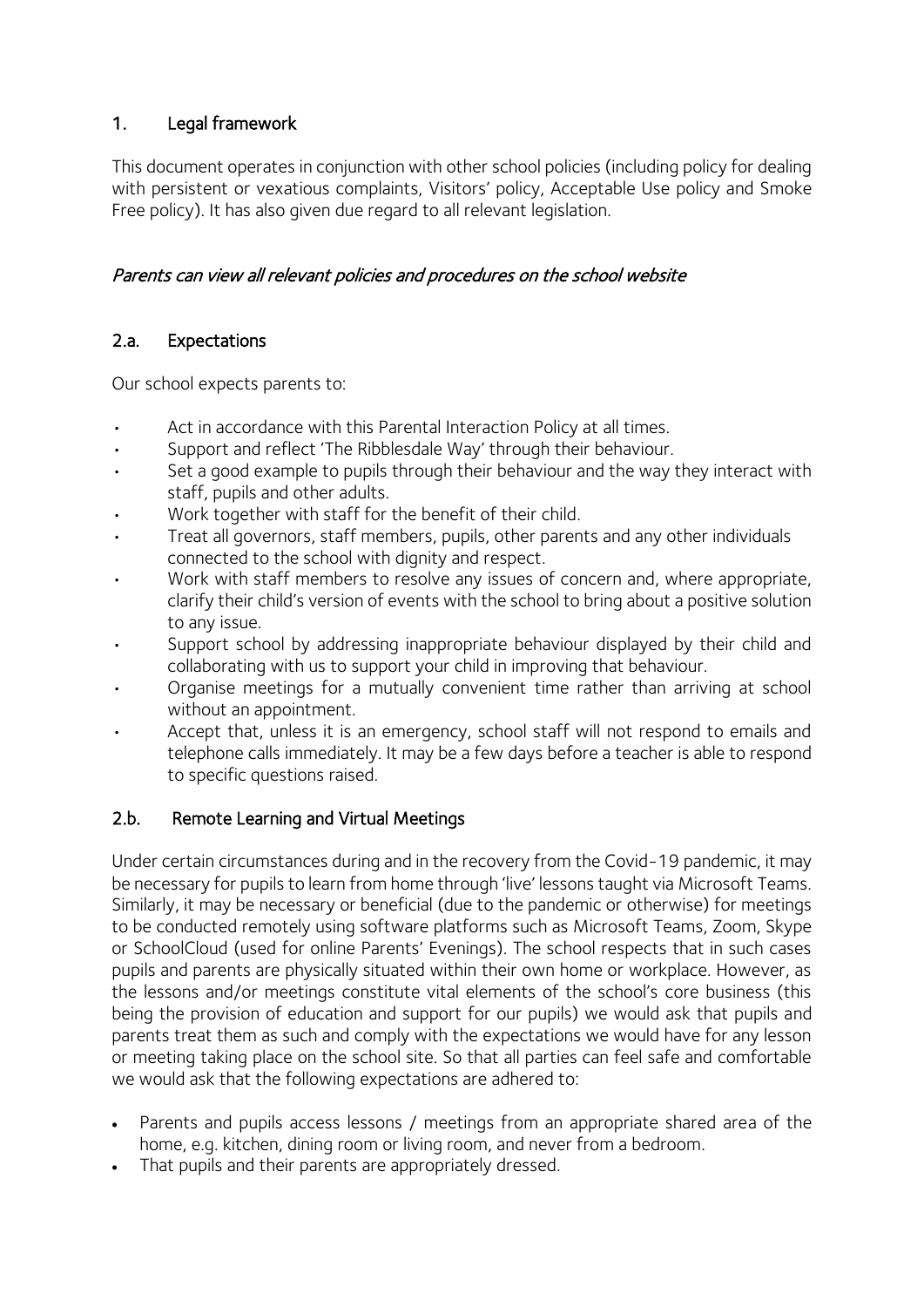- That language used is appropriate for the context of a lesson or other meeting with professional persons.
- That food and alcohol are not consumed during meetings.

## 3. Inappropriate behaviour

The school takes instances of inappropriate behaviour whether in person or on the telephone very seriously and will not tolerate any circumstances that may make pupils, staff members and other members of the school community feel threatened. Parental behaviour that the school does not tolerate includes the following:

- Using foul, abusive or offensive language; raising voices inappropriately at another individual.
- Questioning the integrity and professionalism of an individual.
- Using aggressive hand gestures, e.g. raising fists and fingers.
- Making racist or sexual comments.
- Sending abusive or threatening messages, emails or other communications to any member of the school community.
- Trespassing on school property without prior permission or implied licence or causing intentional damage to school property.
- Physically intimidating an individual or using physical violence on the school premises or towards a member of the school community, e.g. hitting, slapping, punching, kicking and pushing.
- Writing or posting abusive, offensive or defamatory comments about an individual or the school, including on social media or posting content on social media that is damaging to the school's reputation (see Appendix 2).
- Displaying disruptive or other inappropriate behaviour which interferes or threatens to interfere with any of the school's operations or activities.
- Approaching another parent or pupil to discuss or reprimand them because of an issue between pupils .
- Smoking/vaping on the school premises/site.
- Taking photographs or videos on the school premises without permission from the school.

## 4. Managing inappropriate behaviour

Instances of parents displaying inappropriate behaviour will be managed in a variety of ways, depending on the severity of the situation. When a parent has behaved inappropriately, they will be contacted by the headteacher or another appropriate member of the senior team to discuss their behaviour and to attempt to resolve the issue.

Where this initial contact or a meeting is not sufficient to resolve the issue, the headteacher, in collaboration with other staff and relevant agencies, will consider what further action may be required. This action, depending on the situation, could include the following:

Barring the parent from the school premises.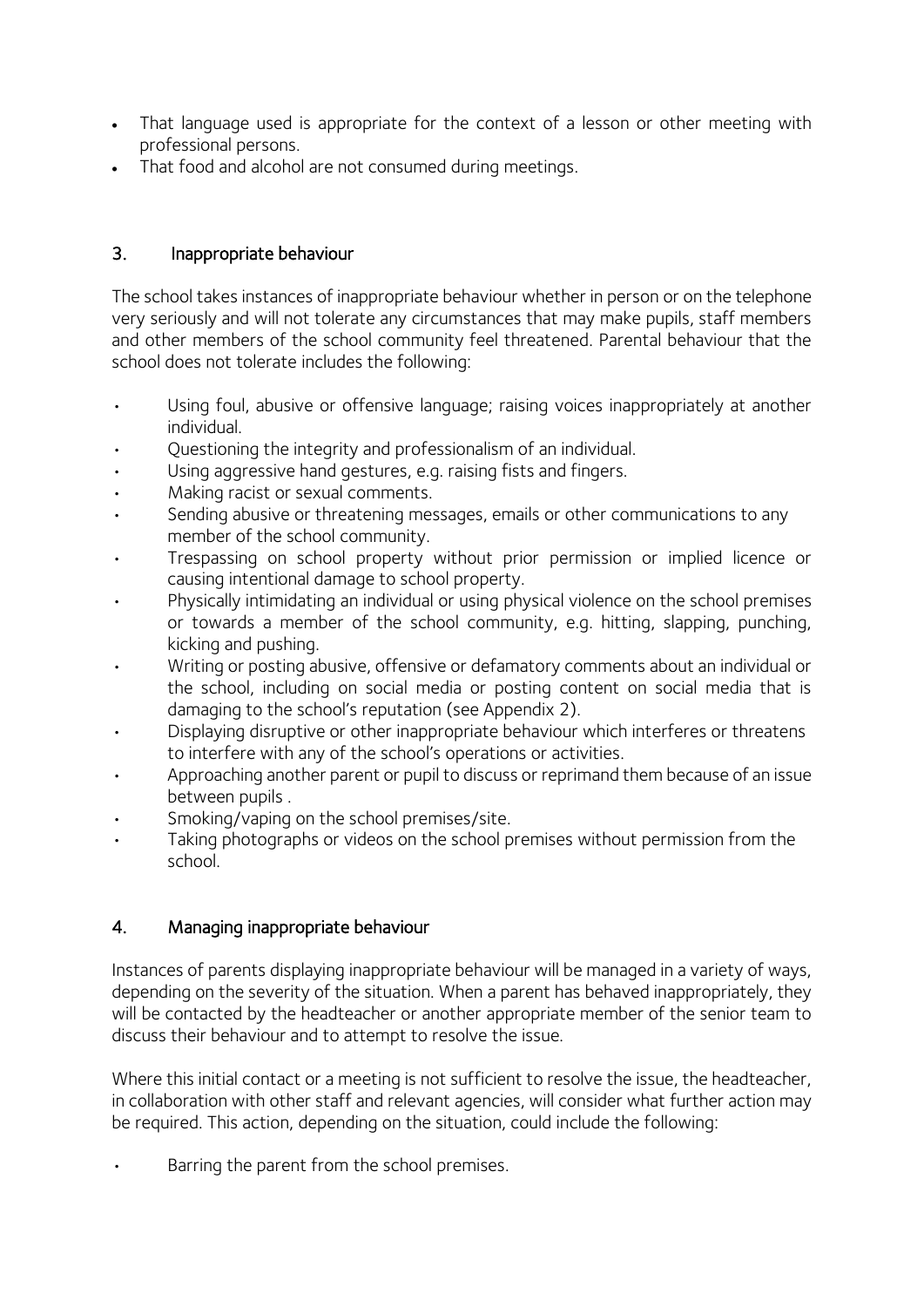- Contacting the police.
- Seeking legal redress through the courts.
- Restricting the parent's channels of communication to the school, e.g. no longer allowing the parent to send emails to a staff member directly or contact staff by telephone.
- Reporting content the parent has posted online to the website's administrator.
- Referring the case to children's social care, where the behaviour indicates that the parent poses a risk to children.

Any child protection and safeguarding concerns will be addressed in accordance with the school's Child Protection Policy.

The school reserves the right to instruct staff to end any telephone conversation that becomes abusive or aggressive and the right to escort anyone off the premises who is displaying aggressive or disruptive behaviour.

#### 5. Barring from the school premises

The school has the right to bar a parent from the premises to keep the school community safe. If a parent is displaying inappropriate or concerning behaviour, they will be asked to leave the school premises.

The school will either:

- Bar the parent temporarily, until the parent has had the opportunity to formally present their concerns.
- Inform the parent that they intend to bar them and invite them to present their concerns.

The headteacher will send a letter to the parent, informing them of the following information:

- Why they have been temporarily barred or face a bar.
- The nature of the bar, i.e. if they are temporarily barred pending their representation or if they must present their concerns before the decision to bar can be made.
- That they have the right to formally express their views on the decision to bar in writing to the chair of governors within 10 working days.

The headteacher's decision to bar the parent will be reviewed by the chair of governors. The chair of governors will take account of any representations made by the parent and decide whether to confirm or lift the bar. The parent will be notified in writing of the decision to uphold or lift the bar. If the decision is confirmed, the parent will be notified in writing, explaining:

- How long the bar will be in place.
- When the decision will be reviewed.

Decisions to bar will be reviewed at the end of the agreed timescale, in line with the process outlined above. Following a review, the bar may be lifted or, if there are grounds for continued concern regarding the parent's conduct, it may be extended. Once the appeal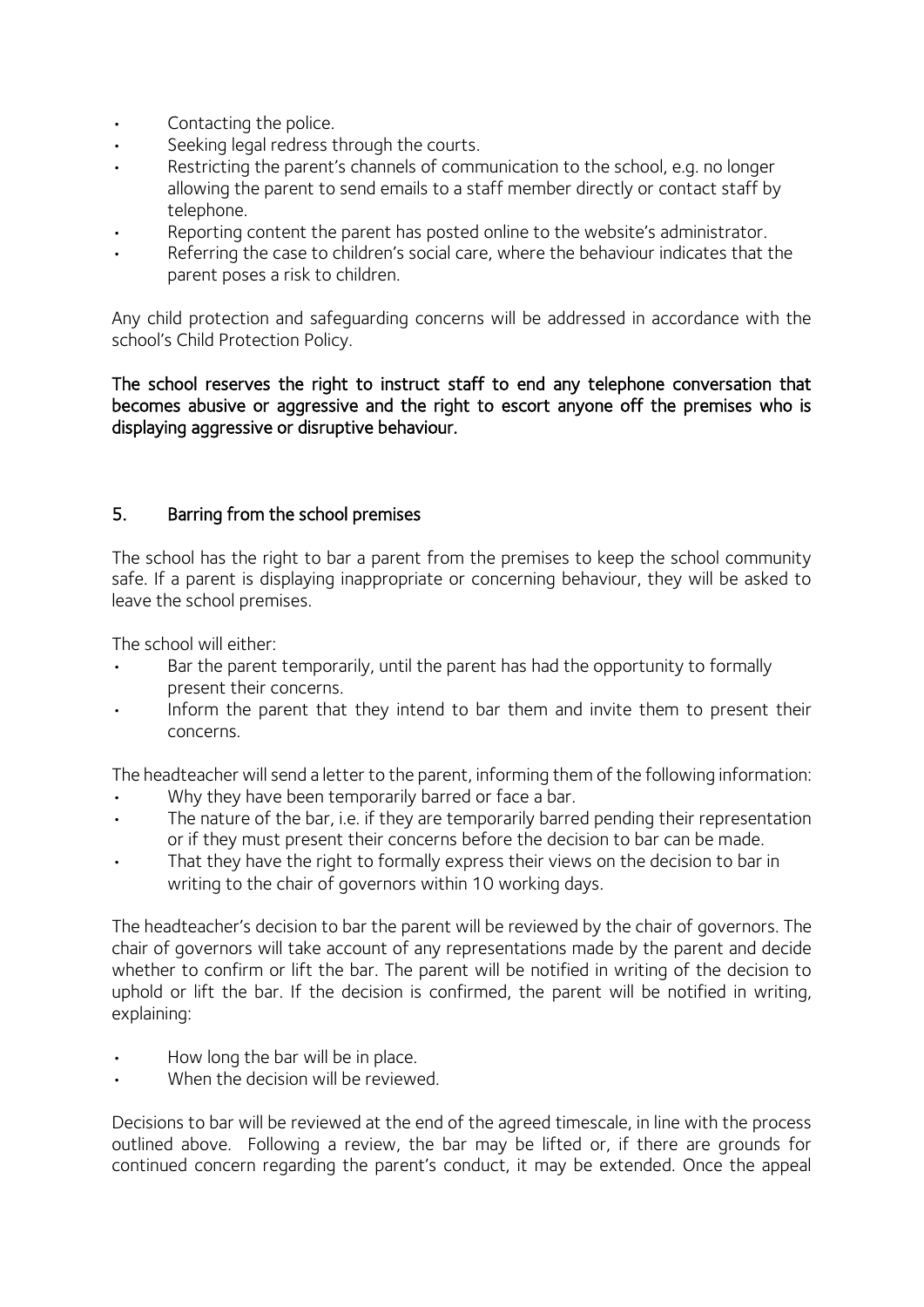process has been completed, parents that remain barred may be able to apply to the Civil Courts. If a parent wishes to exercise this option, they should seek independent legal advice.

#### 6. Monitoring and review

This document will be reviewed on an annual basis by the Deputy Headteacher and any changes made will be communicated to all parents and staff at the school.

The next scheduled review date for this document is October 2022.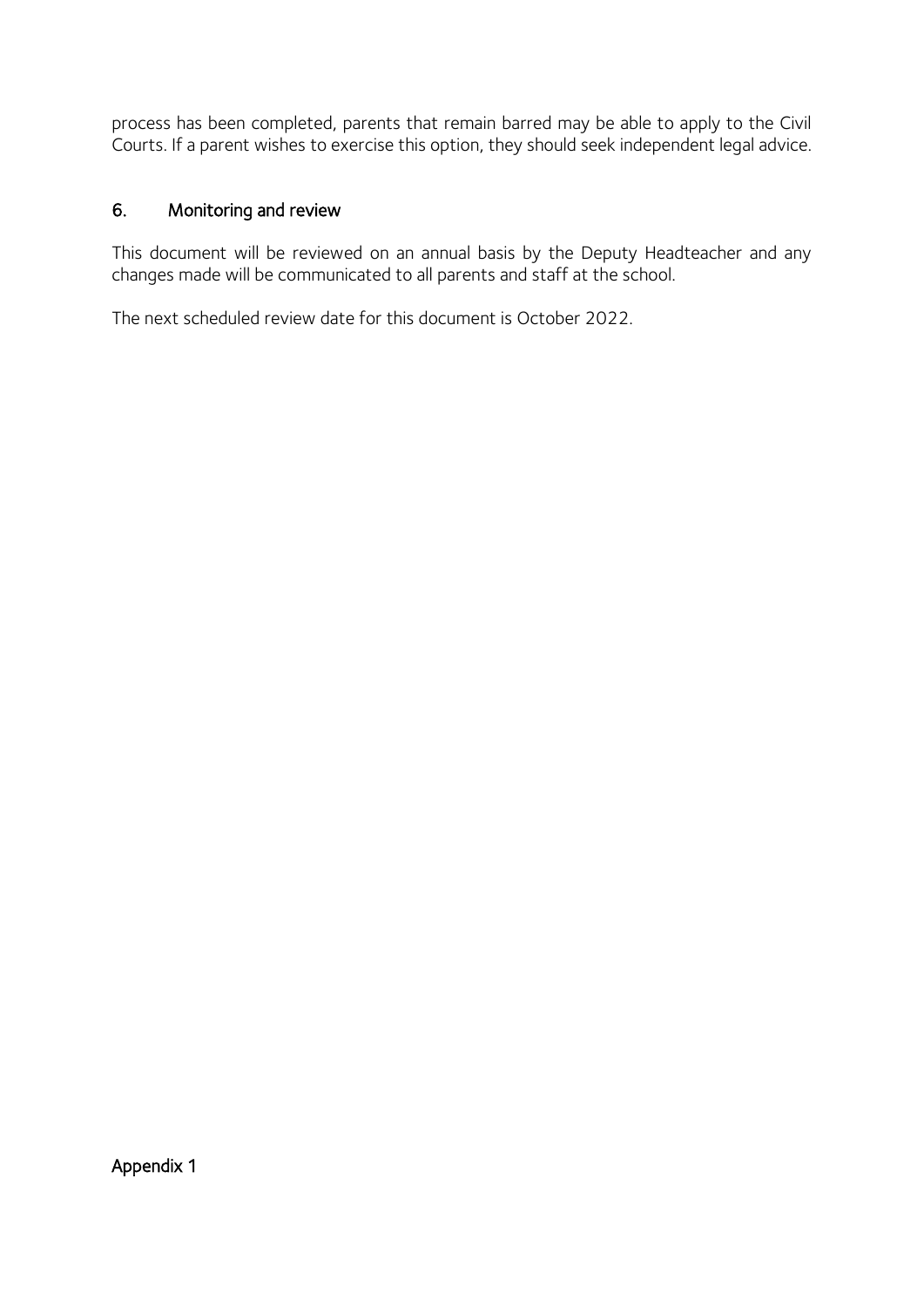### Parent Code of Conduct Agreement

I……………………………………………….. (name), parent/ carer of ……….……………………. (name of child), declare that I have received, read and understood the terms and conditions of this code of conduct.

I understand my obligations under this code of conduct and agree to comply fully with them.

I will ensure that my conduct does not breach this code in any way, including not:

- Being abusive or threatening to any member of the school community in person or on the telephone.
- Dressing in an inappropriate manner.
- Behaving inappropriately or aggressively in any way; questioning the integrity or professionalism of staff.
- Being discriminatory towards any member of the school community.
- Trespassing on the school property.
- Smoking, drinking alcohol or taking any illegal or harmful substances on the school premises.
- Sending inappropriate, abusive or aggressive messages to school staff.
- Requesting to 'follow' or 'friend' school staff on social media.

Please return this slip to Reception as soon as possible.

| Signed: |
|---------|
|---------|

Date: \_\_\_\_\_\_\_\_\_\_\_\_\_\_\_\_\_\_\_\_\_\_\_\_\_\_\_\_\_\_\_\_\_\_